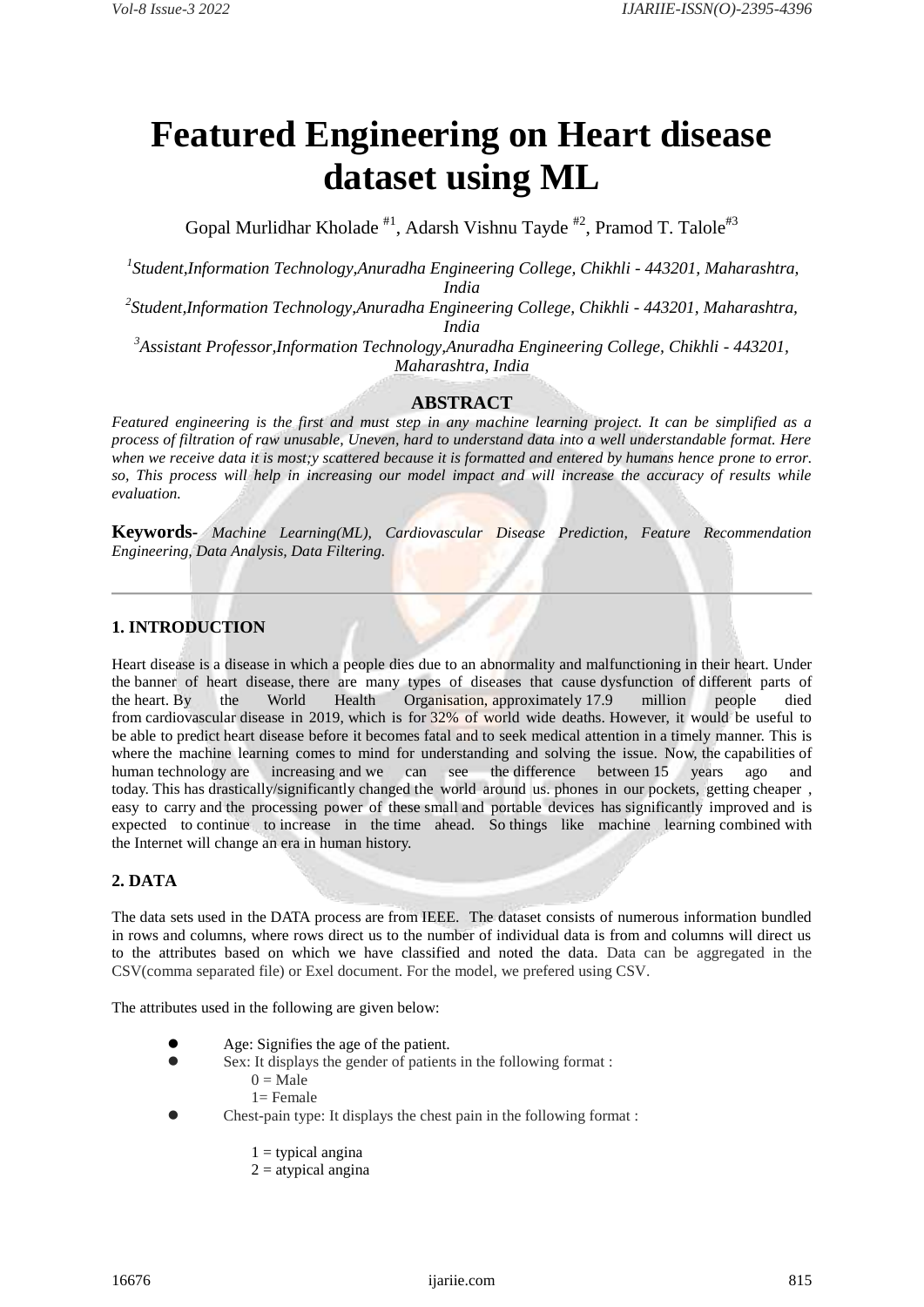- $3 = non$  —anginal pain
- $4 =$  asymptotic
- Resting Blood Pressure: It is the resting blood pressure value of an patient in mmHg (units).
- Cholesterol: It is cholesterolof blood in mg/dl (unit)
- Fasting Blood Sugar: It is the checking of the fasting blood sugar value of an patient with 120mg/dl:
	- if  $FBS > 120$ mg/dl =>1 (TRUE)
	- $else => 0$  (FALSE)
- Resting ECG: It is resting electrocardiographic results:
	- 0 normal
	- 1 having ST to T wave abnormality
	- 2 left ventricular hypertrophy
- Max heart rate: This means the max heart rate achieved/reached by the patient's heart.
- Old Peak: ST depression included exercise relative to rest.
- ST slope: Slope of the peak exer. of ST segment.
- Target: It is the result that denotes whether the individual is diseased or not and will be used while training and testing
	- 0= Not diseased
	- 1=for diseased

### **3. Related Surveys:**

**3.1** Feature engineering is the task of improving predictive modeling performance on a dataset by transforming its feature space. Existing approaches to automate this process depend on either transformed feature space exploration through evaluation-guided search, or explicit expansion of datasets with all transformed features followed by feature selection. Such approaches incur high computational costs in runtime and/or memory. We present a unique technique, called Learning Feature Engineering (LFE), for automating feature engineering in classification tasks. Our empirical results show that LFE outperforms other feature engineering approaches for an overwhelming majority (89%) of the datasets from various sources while incurring a substantially lower computational cost.

**3.2** The identification of such fluctuations and, so, of the presence of individuals within the churches has been applied through three different methods. the primary is an unsupervised clustering algorithm here termed density peak, the second may be a supervised deep learning model supported by a standard convolutional neural network (CNN) and therefore the third may be a novel unplanned engineering feature approach unexpected mixing ratio (UMR) peak.

# **4. FEATURE ENGINEERING**

Feature engineering consists of the various processes

**4.1 Feature Creation**: This can be adding or removing some features. For high precision.

**4.2 Transformation**: This is a function that transforms a function from one representation to another. The goal here is to plot and visualize data with plots and features. If you have problems with a new feature, you can remove it and try the new feature with another feature, speed up training, or improve the accuracy of a particular model.

**4.3 Feature Extraction**: The process of extracting useful data from a source. It compresses the amount of data into a manageable amount that algorithms can process without distorting or removing original relationships or sensitive information.

**4.4 Exploratory Data Analysis:** Exploratory Data Analysis: EDA is a simple and powerful tool that you can use to improve your understanding of the data in your data set by examining its properties.The technique is useful when a goal is created like, Heart Disease Prediction Model then it finds patterns and links between the data. often used on huge amounts of quantitative or qualitative data that have not been analyzed before.

**4.5 Benchmark**: It is the most useful and transparent technique used in feature engineering. It uses various algorithms to check the efficiency of data and accuracy in the model. It is different than that of the actual model but useful for feature engineering.

Our work of feature engineering on a dataset is shown in the jupyter notebook file given in the link:

[https://drive.google.com/drive/folders/10uTNcyegepxYtyycHbj\\_2dLH6VLC-qwq?usp=sharing](https://drive.google.com/drive/folders/10uTNcyegepxYtyycHbj_2dLH6VLC-qwq?usp=sharing)

16676 ijariie.com 816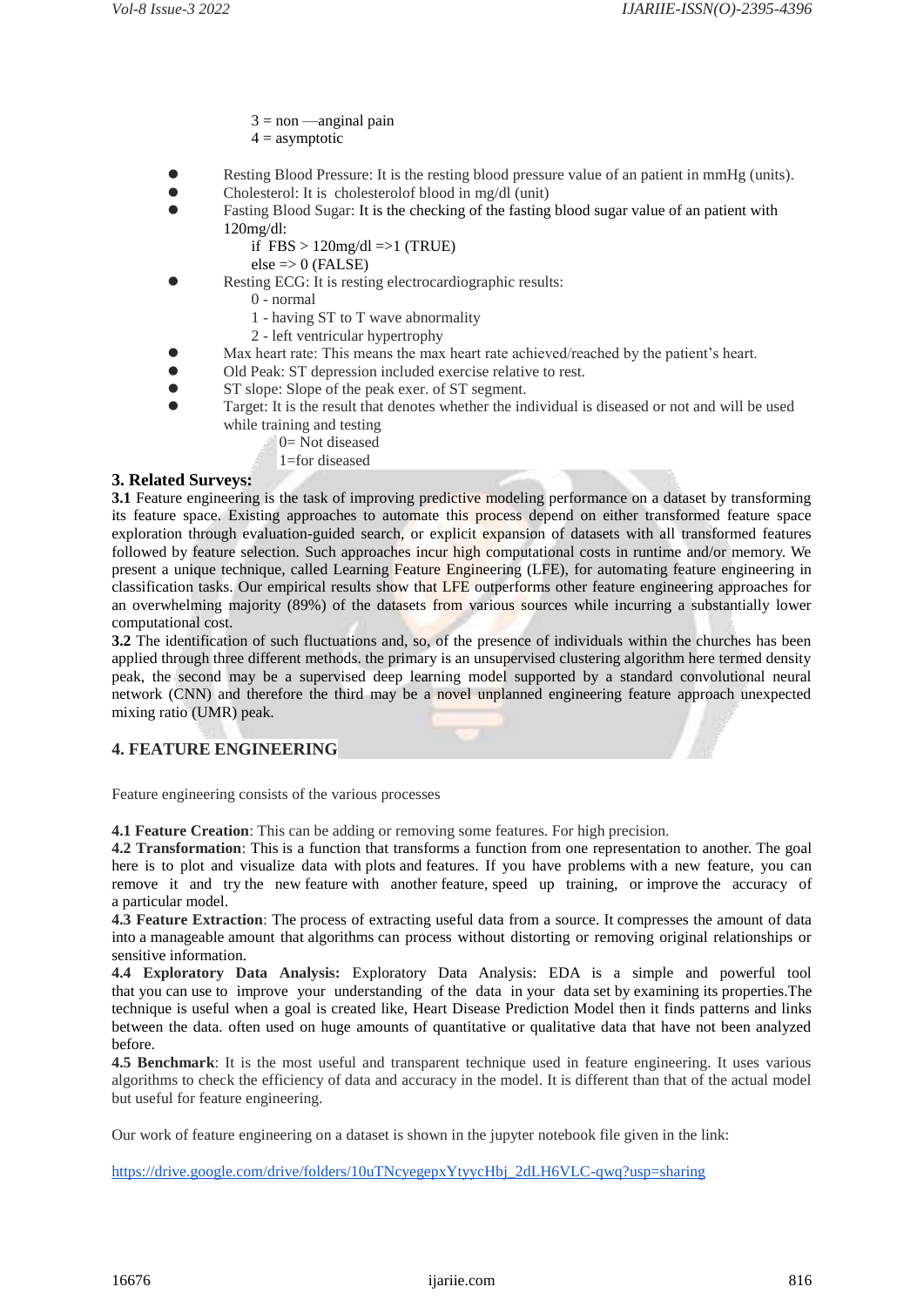| age |    | sex |              |     |     |                | chest pain resting bp cholesterc fasting blc resting ecrimax heart exercise a oldpeak |     |                  |              | ST slope      | target       |
|-----|----|-----|--------------|-----|-----|----------------|---------------------------------------------------------------------------------------|-----|------------------|--------------|---------------|--------------|
|     | 40 |     |              | 140 | 289 | 0              | 0                                                                                     | 172 | o                | Ű            |               |              |
|     | 49 | 0   | 3            | 160 | 180 | $\alpha$       | o                                                                                     | 156 | $\Omega$         | 1            | 2             |              |
|     | 37 | 1   | 2            | 130 | 283 | $\alpha$       |                                                                                       | 98  | 0                | Ö            |               |              |
|     | 48 | o   | 4            | 138 | 214 | o              | 0                                                                                     | 108 | 1                | 1.5          | 2             |              |
|     | 54 | 1   | 3            | 150 | 195 | Û              | 0                                                                                     | 122 | 0                | 0            |               |              |
|     | 39 | 1   | 3            | 120 | 339 | Ü              | Ű                                                                                     | 170 | $\theta$         | 0            |               | Ū            |
|     | 45 | o   | $\mathbf{z}$ | 130 | 237 | $\bf{0}$       | Ű                                                                                     | 170 | 0                | 0            |               | 0            |
|     | 54 | 1   | 2            | 110 | 208 | 0              | Ű                                                                                     | 142 | 0                | 0            |               | 0            |
|     | 37 | 1   | 4            | 140 | 207 | $\overline{0}$ | 0                                                                                     | 130 | 1                | 1.5          | 2             |              |
|     | 48 | 0   | 2            | 120 | 284 | $\Omega$       | 0                                                                                     | 120 | 0                | 0            | 1             | 0            |
|     | 37 | o   | 3            | 130 | 211 | 0              | 0                                                                                     | 142 | 0                | 0            | 1             | 0            |
|     | 58 | 1   | 2            | 136 | 164 | O              |                                                                                       | 99  | 1                | 2            | 2             |              |
|     | 39 | 1   | 2            | 120 | 204 | $\overline{0}$ | $\sigma$                                                                              | 145 | 0                | 0            | $\mathbbm{1}$ | 0            |
|     | 49 | 1   | 4            | 140 | 234 | $\bf{0}$       | 0                                                                                     | 140 | 1                | 1            | 2             |              |
|     | 42 | 0   | 3            | 115 | 211 | $\mathbf{0}$   | 1                                                                                     | 137 | $\theta$         | $\alpha$     |               | Ū.           |
|     | 54 | 0   | 2            | 120 | 273 | $\bf{0}$       | 0                                                                                     | 150 | 0                | 1.5          | 2             | O.           |
|     | 38 | 1   | 4            | 110 | 196 | $\bf{0}$       | 0                                                                                     | 166 | 0                | $\circ$      | 2             | 1            |
|     | 43 | 0   | 2            | 120 | 201 | $\bf{0}$       | 0                                                                                     | 165 | 0                | 0            |               | Ū.           |
|     | 60 | 1   | 4            | 100 | 248 | $\mathbf 0$    | 0                                                                                     | 125 | $\boldsymbol{0}$ | $\mathbf{1}$ | 2             | $\mathbf{1}$ |

In the end, we get the dataset in the following format,

#### **fig-1:** Dataset representation



**fig-2:** Graph- Sex vs Target

Here, from the dataset, it is clear that human males are more susceptible to get Heart Disease than females. Men are more suceptible to heart disease more than women. Sudden Heart Attacks are experienced by men between 70% to 89%. A woman may experience a heart attack with no chest pressure at all, they usually experience nausea or vomiting which are often confused with acid reflux or the flu.

# **5.Conclusion**

From the above illustration of data, it is clear that feature engineering is the most important process for machine learning. And the accuracy we have got is good enough.

Accuracy of Logistic Regression Model = 81.30 % ,

Accuracy of Decision Tree Model = 74.68 %,

Accuracy of Support Vector Machine = 84.13 %,

Accuracy of k-NN Model  $= 81.93 %$ ,

Accuracy of Naive Bayes Model =  $80.67$  %,

Accuracy of Random forest classifier = 88.23 %.